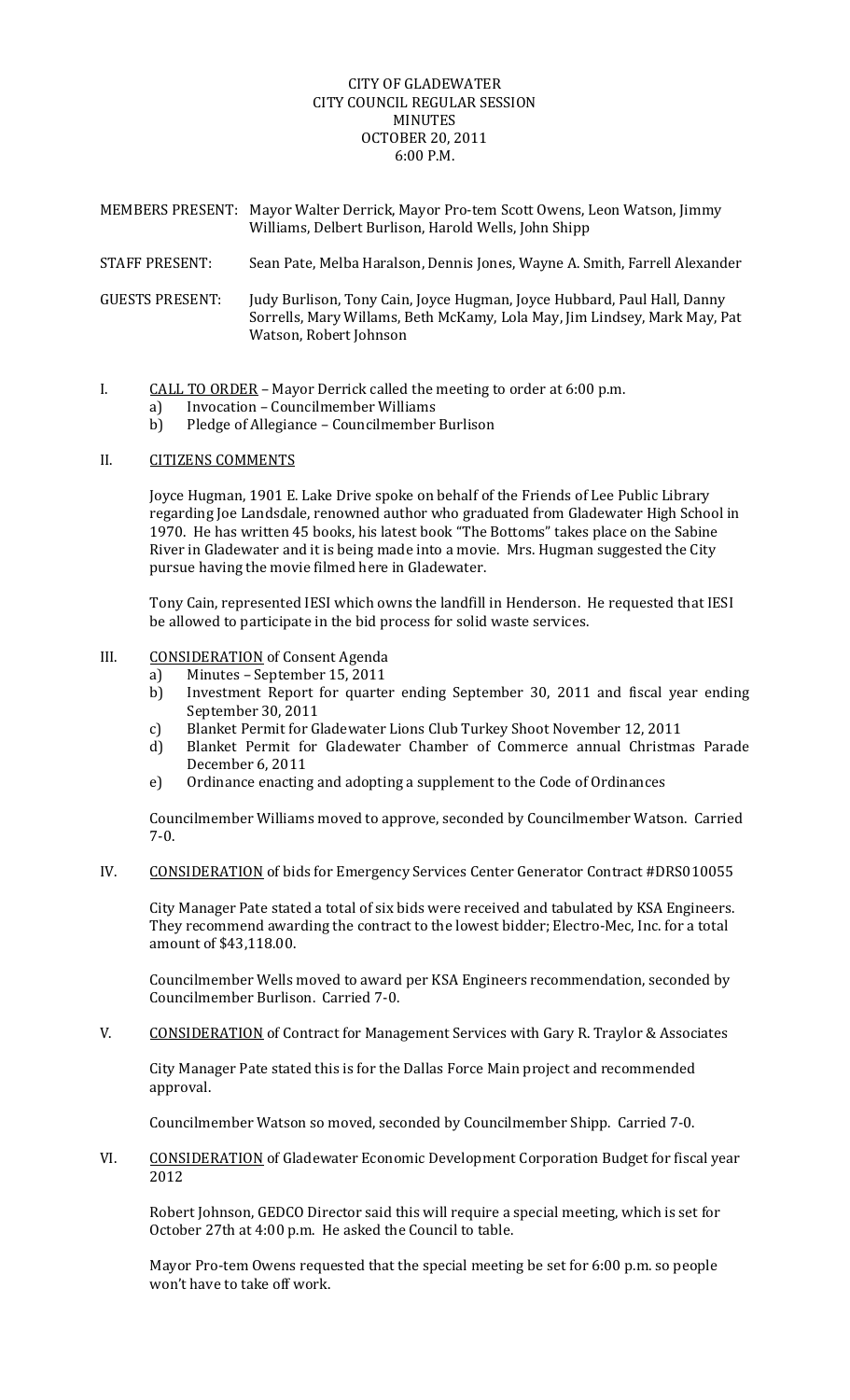Councilmember Burlison moved to table until October 27th at 6:00 p.m., seconded by Councilmember Watson. Carried 7‐0.

VII. CONSIDERATION of Resolution regarding a finance contract for the purpose of procuring CopSync Equipment

Police Chief Farrell Alexander explained the request in detail, including financing with Government Capital Corporation. City Manager Pate spoke in support. He said payments will be deferred for one year so there is no financial impact on this year's budget.

Mayor Pro‐tem Owens stated we should give local banks the chance to finance and moved to approve contingent upon the City Manager obtaining bids from local financing institutions. His motion authorized City Manager Sean Pate to compare local financing bids and use a local bank if Government Capital Financing terms can be met or exceeded. Motion was seconded by Councilmember Watson. Carried 7‐0.

VIII. CONSIDERATION of Resolution regarding a finance contract for the purpose of procuring vehicles

City Manager Pate said this is already in the budget and said it is a good practice to check with local banks on financing. Mayor Pro-tem Owens explained these vehicles come equipped with light bars, computer equipment, etc. which prevents us from buying the vehicles locally.

Mayor Pro‐tem Owens moved to approve contingent once again upon City Manager Pate exploring local financing options to determine if Government Capital Financing terms can be met or exceeded. Motion was seconded by Councilmember Watson. Carried 7‐0.

# IX. CITY MANAGER REPORT

- a) Grants
- b) Special Projects
- c) Announcements

City Manager Pate gave the following report;

- 1. We met with Texas Department of Agriculture and Gary Traylor's staff regarding the Dallas Force Main and the continuation of the line by the ball fields. We asked if the location could be moved to south of Glade Creek close to Hwy 80 where the line continues to fail. They will check on relocation possibility.
- 2. Dennis Jones and his crew did a fantastic job repairing the WPA ditch. He said they may look at a future rededication of a former park in that area.
- 3. The timber cutting is still underway. We are clear cutting 100' behind the dam and thinning out timber beyond that.
- 4. The sludge hauling is underway and will be completed in 30‐60 days.
- 5. The Fall Festival will be held at Perryman Fields October 29th at 6 p.m.
- 6. We have received a \$7,400 grant from the Texas Forest Service. Thanks to hard working staff that obtain grants and save taxpayers money.
- 7. Robert Johnson, new GEDCO Director was introduced. Mr. Johnson handed out copies of the proposed budget for fiscal year 2012 for the Council to review prior to the special meeting on October 27th at 6 p.m.
- 8. TCEQ has been trying to fine us for something that is not our fault. We now have it cleared up and will receive documentation shortly.

### X. ADJOURN

Councilmember Jimmy Williams said he wished a lot more people had been at the GEDCO meeting to see the professional presentation of the budget and he thanked Robert Johnson for a job well done.

Councilmember Shipp moved to adjourn at 6:50 p.m., seconded by Mayor Pro‐tem Owens. Adjourned by consensus.